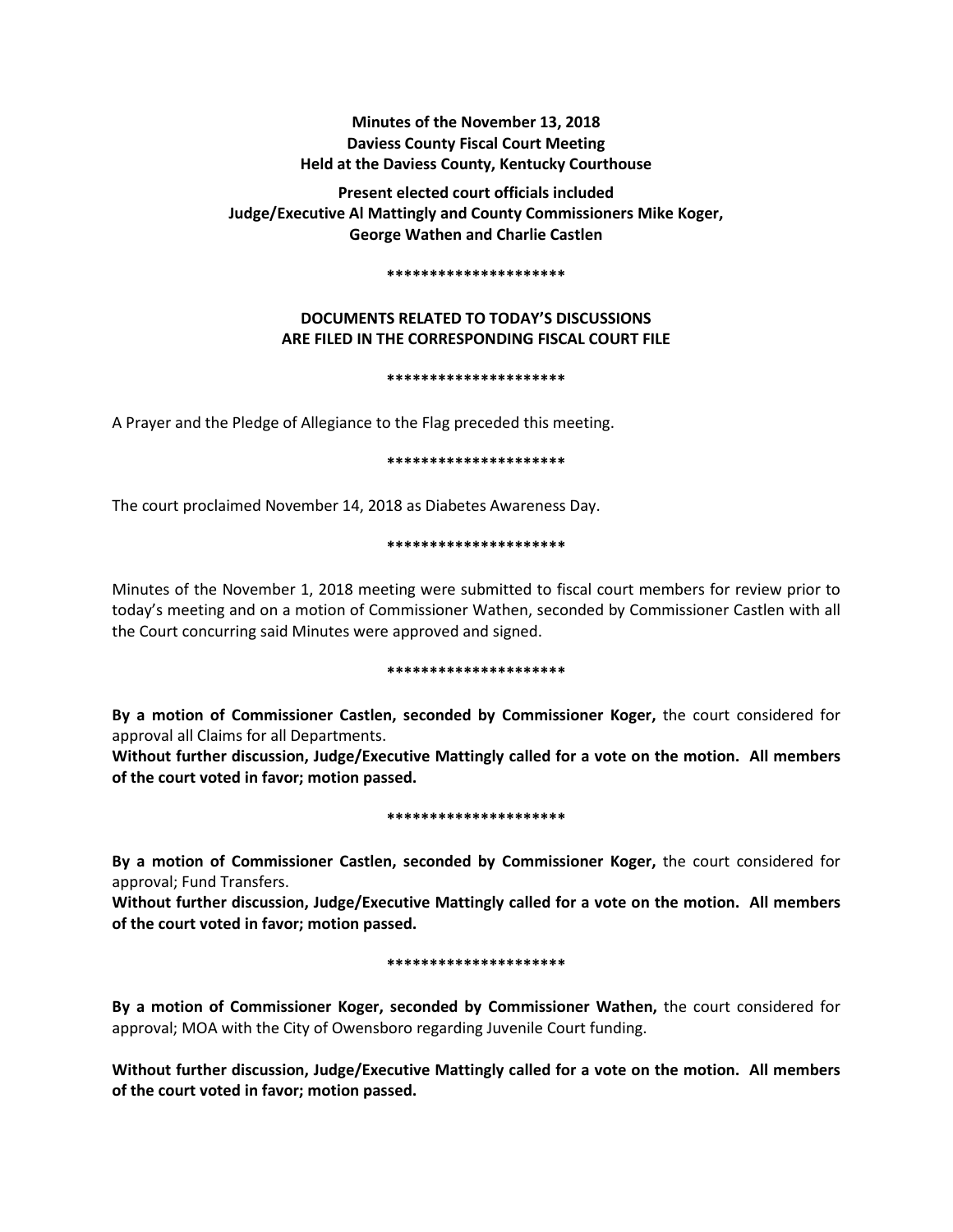#### **\*\*\*\*\*\*\*\*\*\*\*\*\*\*\*\*\*\*\*\*\***

**By a motion of Commissioner Wathen, seconded by Commissioner Koger,** the court considered for approval; MOU with McLean County regarding Inmates and Animal Control.

This MOU increases the inmate housing per diem for McLean County inmates.

**Without further discussion, Judge/Executive Mattingly called for a vote on the motion. All members of the court voted in favor; motion passed.** 

#### **\*\*\*\*\*\*\*\*\*\*\*\*\*\*\*\*\*\*\*\*\***

**By a motion of Commissioner Wathen, seconded by Commissioner Koger,** the court considered for approval; Amended Memorandum of Agreement with Cabaxis, LLC (previously known as Fastenlink).

Recently, Cabaxis owner Phillip Crabtree met with the EDC Advisory Board and requested a 3-year extension on the MOA regarding hiring the total number of new employees that he agreed to by a certain date. The board has agreed to recommend this extension with through an amended MOA.

**Without further discussion, Judge/Executive Mattingly called for a vote on the motion. All members of the court voted in favor; motion passed.** 

#### **\*\*\*\*\*\*\*\*\*\*\*\*\*\*\*\*\*\*\*\*\***

**By a motion of Commissioner Wathen, seconded by Commissioner Castlen,** the court considered for approval; Annual Lease Agreement with Western Kentucky Raptor Center. **Without further discussion, Judge/Executive Mattingly called for a vote on the motion. All members of the court voted in favor; motion passed.**

#### **\*\*\*\*\*\*\*\*\*\*\*\*\*\*\*\*\*\*\*\*\***

**By a motion of Commissioner Wathen, seconded by Commissioner Koger,** the court considered for approval; Bicycle Share Lease Agreement.

Parks Director Ross Leigh noted, this extends the existing lease for an additional 3 years for the Greenbelt location at Horse Fork Creek Park. If approved, this agreement includes language which allows the Bike Share owner to upfront annual leases payments instead of the current monthly payment requirement.

**Without further discussion, Judge/Executive Mattingly called for a vote on the motion. All members of the court voted in favor; motion passed.** 

#### **\*\*\*\*\*\*\*\*\*\*\*\*\*\*\*\*\*\*\*\*\***

**By a motion of Commissioner Wathen, seconded by Commissioner Castlen,** the court considered for approval; Report of Viewers regarding a portion of "Old" Short Station Rd. and a portion of Chambers St.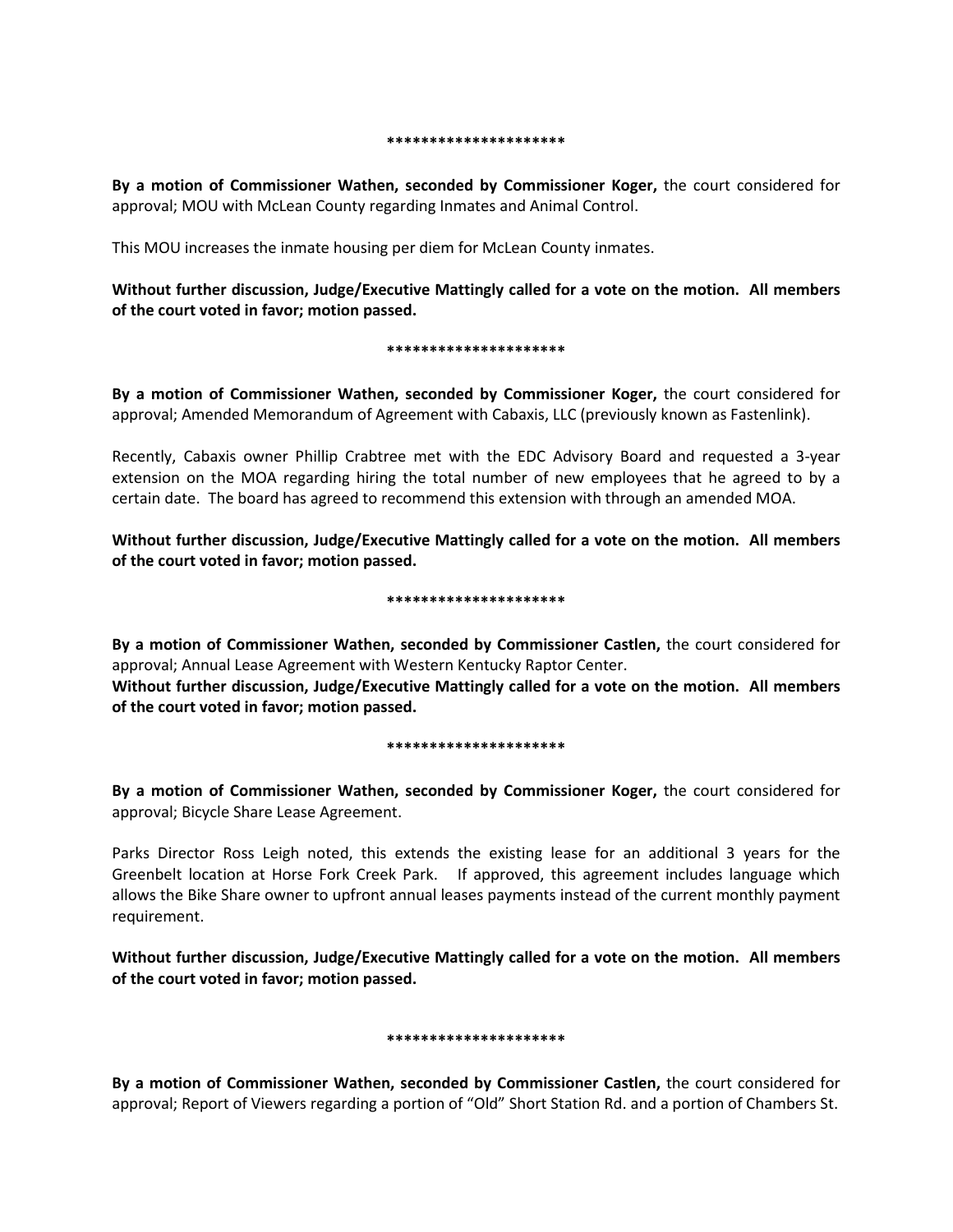**Old Short Station Road** report states, "Comes Mark Brasher, County Engineer, Carl Raymon and Gary Montgomery, Viewers, appointed by the Fiscal Court on November 1, 2018, and state that on November 6, 2018, they visited the portion of Old Short Station Road proposed to be discontinued, and in their opinion, no inconvenience would result to the public from the discontinuance of this portion of road described in Exhibit "A". WHEREFORE, the viewers and county engineer recommend to the Court that the discontinuance of the portion of Old Short Station Road described in Exhibit "A" be approved."

**Chambers Street** report states, "Comes Mark Brasher, County Engineer, Carl Raymon and Gary Montgomery, Viewers, appointed by the Fiscal Court on November l, 2018, and state that on November 6, 2018, they visited the portion of Chambers Street proposed to be discontinued, and in their opinion, no inconvenience would result to the public from the discontinuance of this portion of road described in Exhibit "A". WHEREFORE, the viewers and county engineer recommend to the Court that the discontinuance of the portion of Chambers Street described in Exhibit "A" be approved."

**Without further discussion, Judge/Executive Mattingly called for a vote on the motion. All members of the court voted in favor; motion passed.** 

#### **\*\*\*\*\*\*\*\*\*\*\*\*\*\*\*\*\*\*\*\*\***

**By a motion of Commissioner Wathen, seconded by Commissioner Castlen,** the court considered for approval; Order to Pay Viewers for viewing portions of "Old" Short Station Road and Chambers Street. **Without further discussion, Judge/Executive Mattingly called for a vote on the motion. All members of the court voted in favor; motion passed.** 

#### **\*\*\*\*\*\*\*\*\*\*\*\*\*\*\*\*\*\*\*\*\***

**By a motion of Commissioner Wathen, seconded by Commissioner Castlen,** the court considered for approval; RFQ 012-2018: County Welcome Signs Repair to Alvey's Signs for \$15,270. **Without further discussion, Judge/Executive Mattingly called for a vote on the motion. All members of the court voted in favor; motion passed.** 

#### **\*\*\*\*\*\*\*\*\*\*\*\*\*\*\*\*\*\*\*\*\***

**By a motion of Commissioner Castlen, seconded by Commissioner Wathen,** the court considered for approval; RFQ 013-2018: Road Department Salt Spreader to IMPCO for \$15,973.79. **Without further discussion, Judge/Executive Mattingly called for a vote on the motion. All members of the court voted in favor; motion passed.** 

#### **\*\*\*\*\*\*\*\*\*\*\*\*\*\*\*\*\*\*\*\*\***

**By a motion of Commissioner Wathen, seconded by Commissioner Koger,** the court considered for approval; Hire JR Goetz as a Road Department seasonal laborer effective Dec. 10, 2018. **Without further discussion, Judge/Executive Mattingly called for a vote on the motion. All members of the court voted in favor; motion passed.** 

**\*\*\*\*\*\*\*\*\*\*\*\*\*\*\*\*\*\*\*\*\***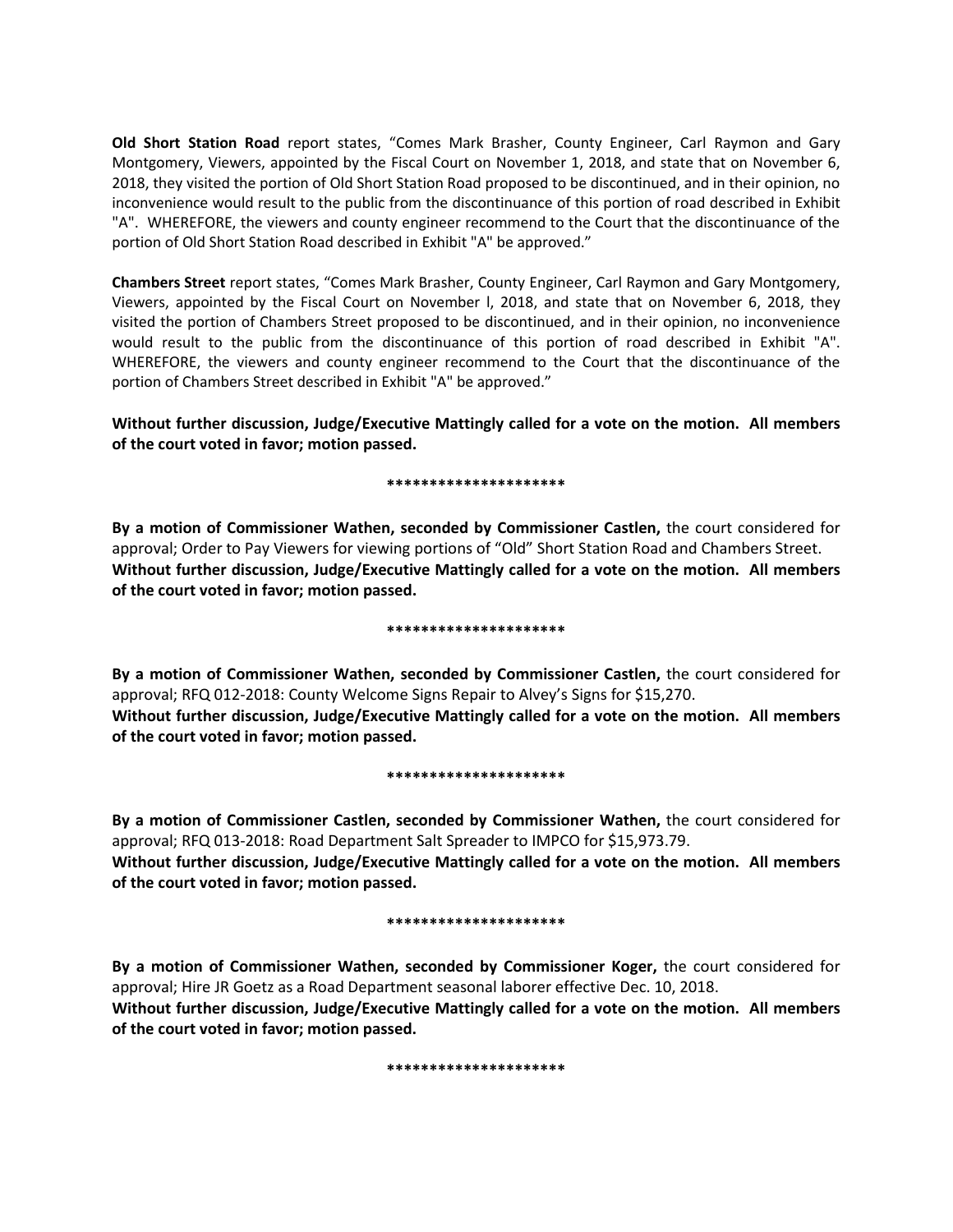**By a motion of Commissioner Wathen, seconded by Commissioner Koger,** the court considered for approval; Hire Lillie Goetz, Alyssa Bickett, and Austin Payne as Engineering Department seasonal interns effective Dec. 10, 2018.

**Without further discussion, Judge/Executive Mattingly called for a vote on the motion. All members of the court voted in favor; motion passed.** 

### **\*\*\*\*\*\*\*\*\*\*\*\*\*\*\*\*\*\*\*\*\***

**By a motion of Commissioner Koger, seconded by Commissioner Castlen,** the court considered for approval; Hire Christina Wathen as seasonal intern in the Administrative Dept. effective Dec. 1, 2018. **Without further discussion, Judge/Executive Mattingly called for a vote on the motion. All members of the court voted in favor, except for Commissioner Wathen as he abstained; motion passed.** 

#### **\*\*\*\*\*\*\*\*\*\*\*\*\*\*\*\*\*\*\*\*\***

**By a motion of Commissioner Castlen, seconded by Commissioner Koger,** the court considered for approval; Accept the retirement resignation of Jennifer Hardesty effective Nov. 30, 2018. **Without further discussion, Judge/Executive Mattingly called for a vote on the motion. All members of the court voted in favor; motion passed.** 

### **\*\*\*\*\*\*\*\*\*\*\*\*\*\*\*\*\*\*\*\*\***

**By a motion of Commissioner Castlen, seconded by Commissioner Koger,** the court considered for approval; Jonas Billingsley (30-2018) and J. Aaron Wilson (31-2018) to the OASIS Board each for a term of 12/01/2018 – 12/01/2021.

**Without further discussion, Judge/Executive Mattingly called for a vote on the motion. All members of the court voted in favor; motion passed.** 

## **\*\*\*\*\*\*\*\*\*\*\*\*\*\*\*\*\*\*\*\*\***

Presented today was the First Reading of KOC 620.50 (2018) 7-2018 – An Ordinance Relating to the Discontinuance of a Portion of "Old" Short Station Road.

**Comments:** No comments received.

## **\*\*\*\*\*\*\*\*\*\*\*\*\*\*\*\*\*\*\*\*\***

Presented today was the First Reading of KOC 620.51 (2018) 8-2018 – An Ordinance Relating to the Discontinuance of a Portion of Chambers Street

**Comments:**

No comments received.

**\*\*\*\*\*\*\*\*\*\*\*\*\*\*\*\*\*\*\*\*\***

**Comments:**